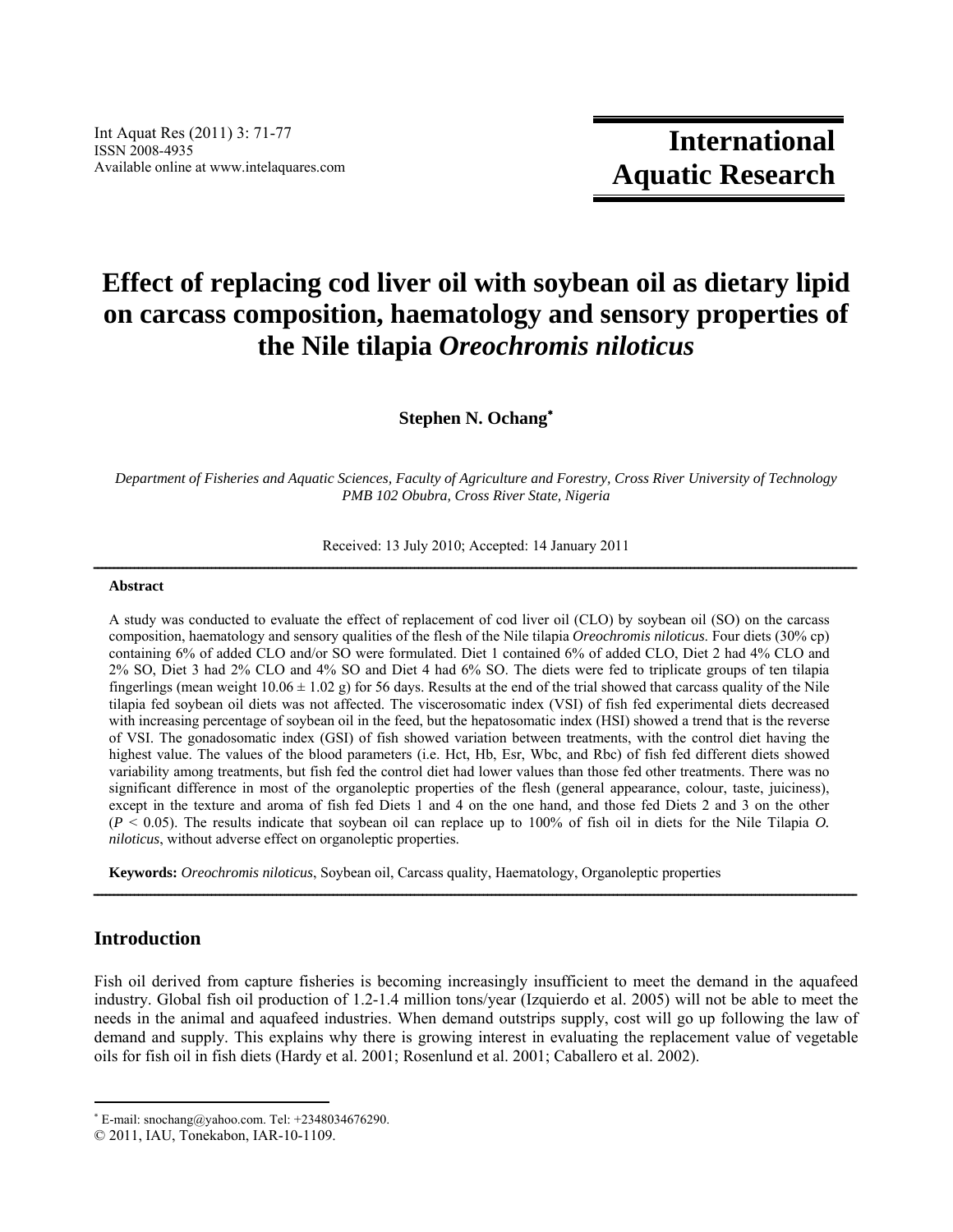The production of soybean oil, a product of sustainable agriculture, can be increased as the need arises. Soybean is a wonderful oilseed with an increasing demand for its by-products. This has stimulated more production of this oil seed crop, reflected in the increasing acreage of its cultivation. From 57 million ha in 1990, the land used for cultivation of soybean increased to 77.1 million ha in 2002 (Casson 2003). Soybean oil has been evaluated as a replacement for fish oil in diets. Kalogeropoulos et al. (1992) evaluated soybean oil in diets for gilthead bream, *Sparus auratus*. Glencross et al. (2003) assessed soybean and canola oils as alternative lipid sources for juvenile red seabream *Pagrus auratus*.

High cost of fish oil pushes the feed cost up, and this is why efforts are being made to cut down cost of fish feed production. This can be achieved by substituting the fish oil component with cheaper but locally available alternative dietary lipid sources. This study seeks to provide information on the replacement value of soybean oil for cod liver oil in diets for the Nile tilapia. Specifically, evaluation of the effect of soybean oil on the carcass composition, haematology, and sensory properties of the Nile tilapia will be carried out.

# **Materials and methods**

#### *Diet preparation*

Four isoproteic diets (30% crude protein) were formulated and the proximate composition determined (Table 1). The control diet (diet 1) contained 6% cod liver oil, which was replaced by soybean oil in diets 2, 3, and 4 at 33.3%, 66.7% and 100%, respectively. Each of the diets had 2% fish oil as a residual of the fish meal component of the diet. The feedstuffs were thoroughly mixed in a Hobbart A-200 mixer and pelletizer (Troy, Ohio, USA) to obtain a homogenous mass. Diets were passed through a mincer with die of 0.8 mm and milled, blended, moistened, pelleted and sundried at over 30  $^{\circ}$ C for three days. The diets were well dried with moisture content reduced to below 8.5% and stored in airtight plastic containers at ambient temperature  $(26^{\circ}C)$ .

| Ingredients $(g/100g\text{ DM})$ | Diet 1             | Diet 2             | Diet 3             | Diet 4             |
|----------------------------------|--------------------|--------------------|--------------------|--------------------|
| Fish meal $(61\%$ cp)            | 26                 | 26                 | 26                 | 26                 |
| Blood meal $(82%)$               | 17                 | 17                 | 17                 | 17                 |
| Starch                           | 46                 | 46                 | 46                 | 46                 |
| Cod liver oil                    | 6                  | 4                  | 2                  | $\boldsymbol{0}$   |
| Soybean oil                      | 0                  | 2                  | 4                  | 6                  |
| Vitamin/mineral premix           | 3                  |                    | 3                  | 3                  |
| Carboxyl methyl cellulose        | 2                  | $\mathfrak{D}$     | 2                  | 2                  |
| Proximate composition            |                    |                    |                    |                    |
| Moisture $(\% )$                 | $7.85 \pm 0.11$    | $8.31 \pm 0.33$    | $6.34 \pm 0.13$    | $7.54 \pm 0.10$    |
| Ash $(\% )$                      | $10.60 \pm 0.12$   | $12.68 \pm 0.27$   | $12.70 \pm 0.30$   | $11.13 \pm 0.53$   |
| Crude protein $(\% )$            | $28.65 \pm 0.30$   | $30.05 \pm 0.09$   | $29.32 \pm 0.42$   | $33.95 \pm 0.20$   |
| Crude lipid $(\%)$               | $8.39 \pm 0.56$    | $8.63 \pm 0.50$    | $8.16 \pm 0.39$    | $8.45 \pm 0.68$    |
| Crude fibre $(\% )$              | $5.42 \pm 0.10$    | $4.38 \pm 0.12$    | $2.56 \pm 0.28$    | $3.72 \pm 0.17$    |
| Nitrogen free extract $(\% )$    | $38.25 \pm 1.51$   | $36.10 \pm 1.25$   | $40.93 \pm 1.81$   | $35.20 \pm 1.20$   |
| Gross energy (Kcal/kg)           | $4374.52 \pm 3.45$ | $4429.63 \pm 4.02$ | $4487.44 \pm 3.22$ | $4360.18 \pm 4.10$ |

Table 1. Ingredient and proximate composition of diets containing soybean oil for the Nile tilapia *O. niloticus*

# *Fish, experimental design and experimentation*

Juvenile Nile tilapia, *O. niloticus* were obtained from the Ondo State Agricultural Development Programme (ADP) Fish Farm at Alagbaka, Akure, Nigeria and transported in oxygen bags to the laboratory. The fish were then acclimated to laboratory conditions and fed with a commercial fish feed (35% cp) for 14 days. After acclimation, groups of ten *O. niloticus* fingerlings (mean weight 10.06  $g \pm 1.02$ ) were randomly stocked into the 12 circular plastic tanks (21 l volume) containing 15 liters of water each for growth trials. Each of the diets was fed to the fish in triplicate containers at 4% body weight twice daily (9.00-10.00 h and 16.00- 17.00 h) for 56 days. The weight of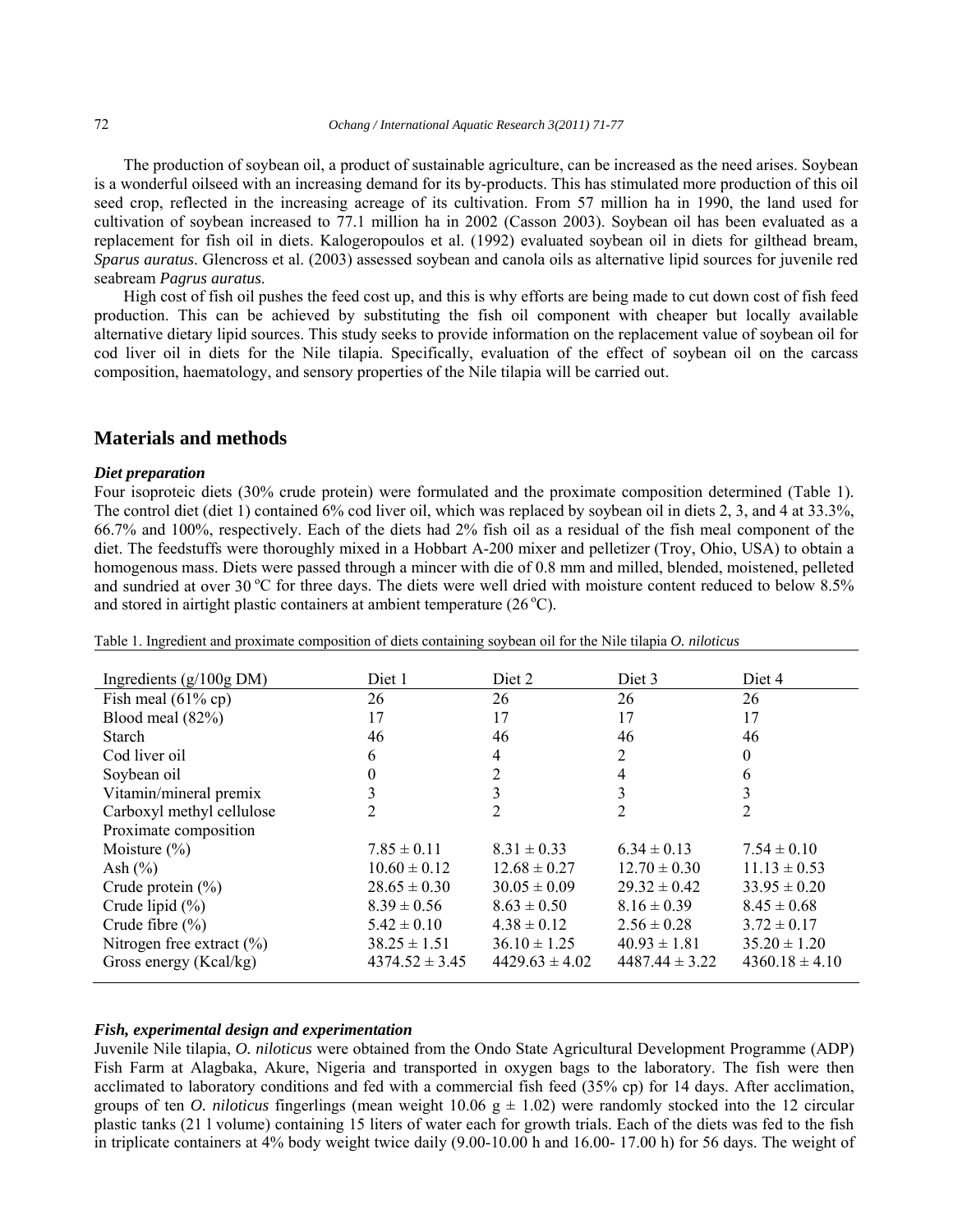each group of fish was taken fortnightly using a Triple Beam Balance (700 series, Ohaus Florham park, N.J. 07932, USA), and the feeding rate was adjusted accordingly.

#### *Carcass analyses*

Both at the beginning and at the end of the feeding trial, six *O. niloticus* fingerlings, randomly selected from the initial pool and two fish pooled together from each replicate (glass tank) were homogenized and further prepared for carcass analysis (AOAC 2005).

### *Haematological examination*

The fish for haematology were anaesthetized with 150 mg/l solution of tricaine methane sulphonate (MS-222, Sigma Chemical co. St. Louis, MO, USA) (Wagner et al. 1997). Blood samples were taken with 2ml heparinized syringes and 21 swg needles from the caudal vein of a set of three *O. niloticus* fingerlings from each treatment and put separately in 2ml heparinized tubes and taken to the laboratory for determination of packed cell volume (pcv), haemoglobin (Hb), erythrocyte sedimentation rate (ESR), white blood cells (WBC), and red blood cells (RBC) using the methods of Svobodova et al. (1991).

#### *Sensory evaluation*

Sensory evaluation to assess fish quality was performed at the end of experiment. The fish fillets were assessed by a panel of four trained panelists. The samples were evaluated using a 9-point hedonic scale, with 1 being the lowest and 9 the best. Both fresh and cooked samples were assessed. Fresh samples attributes assessed were general appearance and colour, while the attributes of cooked samples assessed were texture, aroma, taste and juiciness.

#### *Statistical Analyses*

Haematological, carcass analysis and sensory evaluation data collected from the experiment were subjected to one way analysis of variance (ANOVA) test using the SPSS (Version 10.0) FOR WINDOWS ON PC, and where significant differences were indicated, means were tested using Least Significant Difference (LSD) test at the 5% level of significance (Zar 1984).

## **Results**

#### *Carcass composition*

Carcass composition of fish at the end of the feeding trial showed that the percentage crude protein of the experimental fish in all treatments was not significantly different from the value of the initial fish. Similarly, for crude lipids, no significant differences existed in the values obtained in the initial fish and those obtained for fish fed experimental diets ( $P > 0.05$ ) except the value for fish fed diet 1 which were significantly higher ( $P < 0.05$ ). The viscerosomatic index (VSI) of the initial fish was not significantly different from the value for the fish fed diet 4  $(P > 0.05)$  but was significantly different from the values of fish fed all the other dietary treatments  $(P < 0.05)$ . The gonadosomatic index (GSI) was significantly different  $(P < 0.05)$  among the treatments, with the value for initial fish, fish fed diets 1, 3 and 4 significantly higher than those of fish fed diet 2. The hepatosomatic index (HSI) increased with increasing soybean oil substitution.

Table 2. Carcass composition, VSI, GSI and HSI of O. niloticus (DM basis) fed diets containing soybean oil for 56 days, mean  $\pm$ SEM of three replicates

|                   | Moisture                      | Crude<br>protein              | Crude<br>lipid          | Ash                          | VSI                           | <b>GSI</b>                     | <b>HSI</b>              |
|-------------------|-------------------------------|-------------------------------|-------------------------|------------------------------|-------------------------------|--------------------------------|-------------------------|
| Initial           | $6.28 \pm 0.21$ <sup>a*</sup> | $64.90 \pm 1.00^{\text{ a}}$  | $6.01 \pm 0.64^{\circ}$ | $5.37 \pm 0.49^{\text{ a}}$  | $9.61 \pm 2.23^{b}$           | $4.50 \pm 0.87^{\circ}$        | $1.02 \pm 0.65^{\circ}$ |
| Diet 1            | $7.01 \pm 0.50^{\text{a}}$    | $63.51 \pm 1.23$ <sup>a</sup> | $7.72 \pm 0.31^b$       | $4.84 \pm 0.08$ <sup>a</sup> | $12.30 \pm 1.67$ <sup>c</sup> | $6.83 \pm 0.25^{\circ}$        | $0.39 \pm 0.28^a$       |
| Diet <sub>2</sub> | $7.14 \pm 0.08$ <sup>a</sup>  | $63.06 \pm 1.36^{\text{a}}$   | $5.82 \pm 0.14^{\circ}$ | $4.90 \pm 0.12^{\text{a}}$   | $8.96 \pm 2.54^{\circ}$       | $2.85 \pm 1.44^{\circ}$        | $0.89 \pm 0.15^b$       |
| Diet 3            | $7.73 \pm 0.37$ <sup>a</sup>  | $63.86 \pm 0.58$ <sup>a</sup> | $5.68 \pm 0.39^{\circ}$ | $4.81 \pm 0.27$ <sup>a</sup> | $11.64 \pm 1.67$ <sup>c</sup> | $4.21 \pm 0.99^b$              | $1.56 \pm 0.33^c$       |
| Diet 4            | $6.88 \pm 0.08$ <sup>a</sup>  | $64.25 \pm 0.22$ <sup>a</sup> | $6.02 \pm 0.03^{\circ}$ | $3.90 \pm 0.17^{\text{a}}$   | $10.28 \pm 1.99^b$            | 5.67 $\pm$ 0.23 <sup>b,c</sup> | $1.22 \pm 0.43^{b,c}$   |

\* Means with same superscript are not significantly different.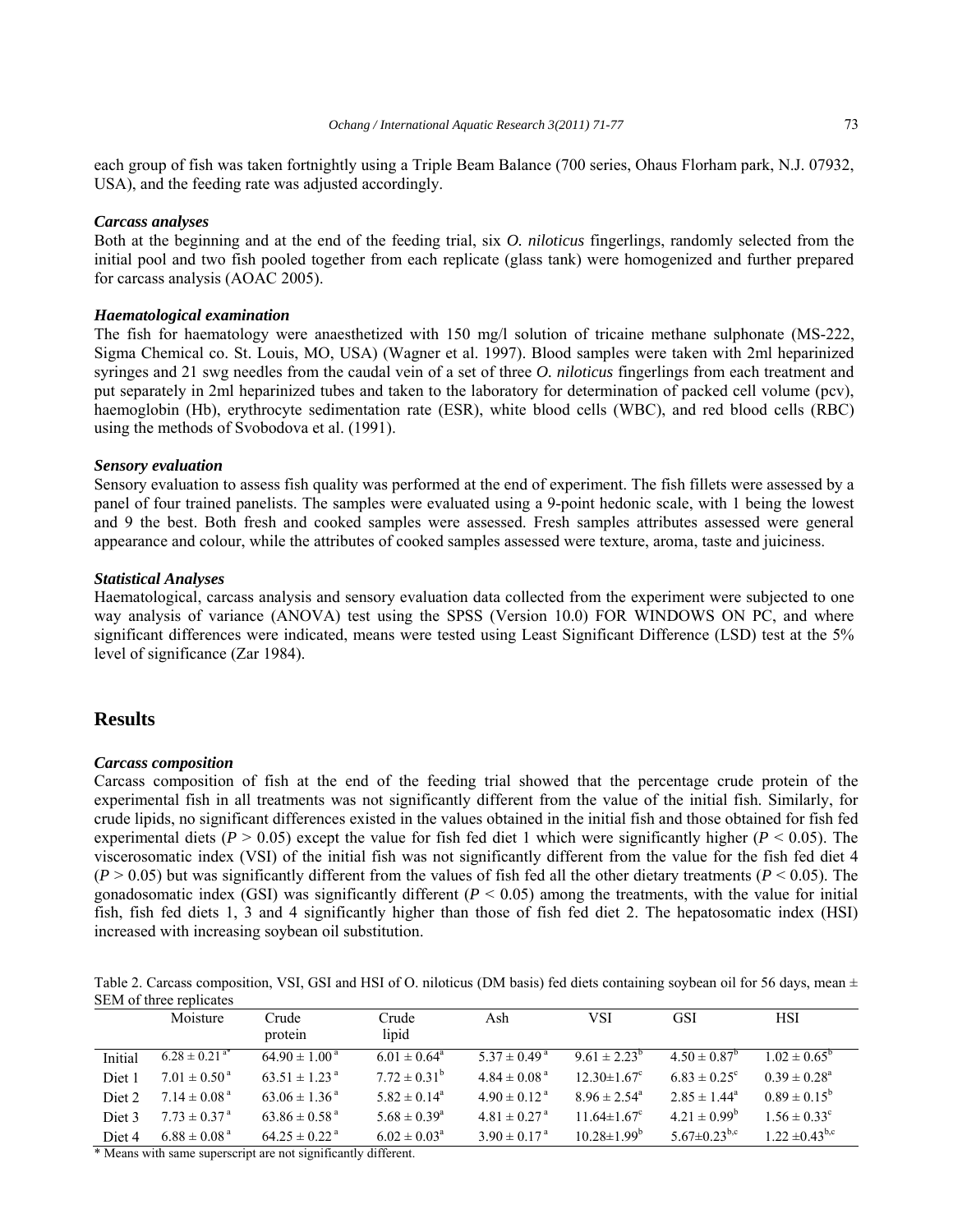|                   | HCT (%)                          | $HB$ (g d/l)                 | ESR<br>(mm/hr)               | WBC.<br>$(x103/\mu l)$       | Twore $\sigma$ . The international properties for the contention of $\sigma$ and $\sigma$ and $\sigma$ (mean $\sigma$ $\sigma$ binded<br>RBC<br>$(x10^6/\mu l)$ | $MCH$ (pg)                      | MCHC<br>(g/l)     | MCV(f)            |
|-------------------|----------------------------------|------------------------------|------------------------------|------------------------------|-----------------------------------------------------------------------------------------------------------------------------------------------------------------|---------------------------------|-------------------|-------------------|
| Initial           | $21.67 \pm 0.88^{\mathrm{c},d*}$ | $712\pm0.38^{\circ}$         | $10.33 \pm 0.33^{b}$         | 5 23 $\pm$ 0 23 <sup>c</sup> | $2.13 \pm 0.12$ <sup>c</sup>                                                                                                                                    | $33.60 \pm 0.05^{\circ}$        | $33.27 \pm 29.13$ | $102.43\pm0.84$   |
| Diet <sub>1</sub> | $17.67 \pm 0.33^{a,b}$           | $6.20 \pm 0.06^b$            | $8.33 \pm 0.88^{a,b}$        | $3.93 \pm 0.08^a$            | $1.57 \pm 0.03^{a,b}$                                                                                                                                           | $39.63\pm0.12^b$                | $35.13 \pm 9.94$  | $112.77\pm0.03$   |
| Diet 2            | $19.33 \pm 0.88^{b,c}$           | 5.50 $\pm$ 0.06 <sup>b</sup> | $8.67 \pm 0.67^{a,b}$        | $4.00 \pm 0.06^b$            | $1.80 \pm 0.06^b$                                                                                                                                               | $36.13 \pm 0.08^{a,b}$          | $33.80 \pm 16.41$ | $107.73 \pm 0.67$ |
| Diet 3            | $16.33 \pm 0.33$ <sup>a</sup>    | $5.37 \pm 0.08^a$            | $10.00 \pm 0.58^{\circ}$     | $4.27 \pm 0.03^b$            | $1.43 \pm 0.09^a$                                                                                                                                               | $37.80 \pm 0.29^{a,b}$          | $32.90\pm4.51$    | $115.03\pm0.89$   |
| Diet 4            | $22.67 \pm 1.20$ <sup>d</sup>    | $7.33 \pm 0.08$ <sup>c</sup> | $7.33 \pm 0.88$ <sup>a</sup> | $4.77 \pm 0.03^b$            | $2.10 \pm 0.06$ <sup>c</sup>                                                                                                                                    | 34.97 $\pm$ 0.12 <sup>a,b</sup> | $32.57 \pm 20.17$ | $108.77\pm0.41$   |

Table 3. Haematology of *O. niloticus* fed diets containing soybean oil for 56 days (mean ± SEM)

\* Means with same superscript are not significantly different.

#### *Haematological indices*

There was a significant difference in all the haematological parameters measured both among the dietary treatments and between the control and dietary treatments ( $P < 0.05$ ) (Table 3). Apart from fish fed diet 4 whose Hct and Hb did not follow the observed trend, fish fed other dietary treatments showed a common trend, namely the higher the soybean oil substitution level, the lower the Hb and Hct. There was no significant difference between the initial (pre-treatment) values of Hct, Hb, Esr, Wbc and Rbc and the same values for fish fed diet 4 across all the treatment groups, similarly there was no significant difference in the erythrocyte sedimentation rate  $(P > 0.05)$ , white blood cells and red blood cells of fish fed diets 2 and 3. Fish fed diet 3 showed the lowest values for Hct, Hb, and Rbc. MCH values for fish fed diets 2 and 3 were significantly higher than the values of the same parameter in fish fed other diet types ( $P < 0.05$ ). MCHC values were not significantly different between all the treatments. MCV values were significantly different between treatment groups, with values decreasing with increasing soybean oil level in the diet, the exception being fish fed diet 1 which had a significantly lower value than fish fed all other diets. Sensory evaluation

Fish fed different diets did not present any significant difference in the mean score for either the attributes of the raw fish (general appearance and colour) or attributes of the cooked fish (texture, aroma, taste and juiciness)  $(P > 0.05)$  (Table 4). Not only there was no significant difference between sensory attributes of fish fed different dietary treatments, but even the overall mean score between treatments was not significantly different.

| Twore it behoof $\gamma$ evaluation of $\sigma$ , <i>http://educase.ou</i> /users/containing/sov/pediff on for 50 days (filedly $\approx$ belong |                              |                 |                 |                 |                 |                  |                 |  |
|--------------------------------------------------------------------------------------------------------------------------------------------------|------------------------------|-----------------|-----------------|-----------------|-----------------|------------------|-----------------|--|
| <b>Diets</b>                                                                                                                                     | General                      | Colour          | Texture         | Aroma           | Taste           | <b>Juiciness</b> | Overall mean    |  |
|                                                                                                                                                  | appearance                   |                 |                 |                 |                 |                  | for attributes  |  |
| Diet 1                                                                                                                                           | $7.25 \pm 0.48^{a,b*}$       | $7.50 \pm 0.29$ | $6.00 \pm 1.68$ | $7.00 \pm 0.71$ | $7.25 \pm 0.48$ | $7.00 \pm 0.71$  | $7.00 \pm 0.73$ |  |
| Diet 2                                                                                                                                           | $7.25 \pm 0.48^{a,b}$        | $6.00 \pm 0.41$ | $7.25 \pm 0.75$ | $7.25 \pm 0.48$ | $8.00 \pm 0.71$ | $6.25 \pm 0.25$  | $7.00 \pm 0.51$ |  |
| Diet 3                                                                                                                                           | $6.25 \pm 0.63^{\circ}$      | $6.25 \pm 0.48$ | $7.50 \pm 0.50$ | $7.50 \pm 0.50$ | $7.75 \pm 0.63$ | $7.25 \pm 0.48$  | $7.08 \pm 0.54$ |  |
| Diet 4                                                                                                                                           | $8.00 \pm 0.41$ <sub>h</sub> | $7.25 \pm 0.63$ | $7.25 \pm 0.85$ | $5.75 \pm 0.85$ | $6.50 \pm 0.50$ | $7.25 \pm 0.48$  | $7.00 \pm 0.62$ |  |

Table 4. Sensory evaluation of *O. niloticus* fed diets containing soybean oil for 56 days (mean ± SEM)

\* Means with same superscript are not significantly different.

# **Discussion**

#### *Carcass composition*

The protein content of the carcass composition was not significantly different between treatments and that of the initial fish. The lipid content of the initial fish was not significantly different from that of fish fed experimental diets, except fish fed diet 1 (the control) which gave significantly higher crude lipid level. The ash content did present any significant difference between treatment groups. The VSI and GSI of fish fed different diets showed significant difference between groups, but the pattern of difference is similar for both parameters.

The HSI of the initial fish were not significantly different from those fed diets 2 and 4 but differed significantly from those of fish fed diets 1 and 3. In general, the HSI of fish increased with increasing soybean oil level in the diet. Piedecausa et al. (2006) obtained higher HSI values for sharp-snout seabream fed soybean oil than those fed fish oil or linseed oil. In contrast, previous studies did not record significant HSI differences on other fish species when vegetable oils were used, including Atlantic salmon (Rosenlund et al. 2001; Menoyo et al. 2003; Bendiksen et al. 2003; Ng et al. 2004), turbot (Regost et al. 2003), and European sea bass (Mourente et al. 2005).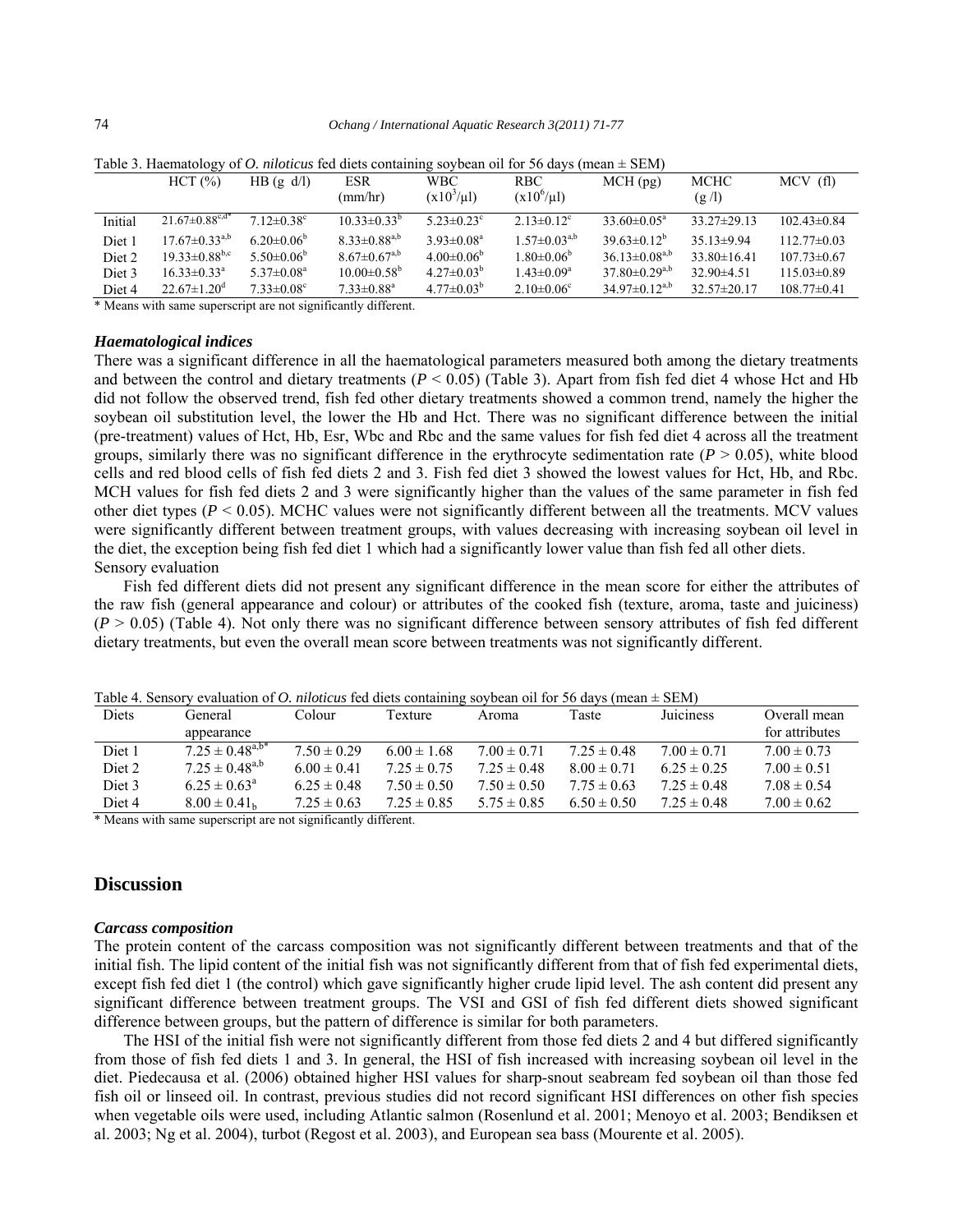#### *Haematological indices*

Fish haematology is gaining increasing importance in fish culture because of its importance in monitoring the health status of fish (Hrubec et al. 2000). Results of analysis of the hematological parameters of *O. niloticus* in this study showed significant difference between the treatment values and the values of all the blood parameters. The initial fish have higher blood parameter values (though not necessarily significant between values obtained with some treatments), than those of fish fed treatment diets. Variability of Hct of fish fed different diets did not follow any clearly discernible trend.

Broadly, the Hb of fish fed different diets increased (with the exception of fish fed diet 3) with increasing level of soybean oil inclusion in the diet. Perruzi et al. (2005) obtained Hb values of  $5.28 \pm 0.31$  and  $4.60 \pm 0.32$  for diploid and triploid sea bass respectively produced by sub-optimal pressure treatments and held in communal environments under standard rearing conditions. Haemoglobin (Hb) content of fish fed different diet types in this study (range  $5.37 \pm 0.08$  to  $7.73 \pm 0.08$ ) were higher than those obtained by Peruzzi et al. (2005) and those obtained by Subhadra et al. (2006) for the largemouth bass with diets containing canola oil, chicken oil and Menhaden fish oil, which ranged between 3.7-3.9 g/dl. There was no significant difference in the erythrocyte sedimentation rate (Esr) of fish fed different treatments ( $P > 0.05$ ), except that fish fed diet 4 had significantly lower value than those fed all other diets. There was also no significant difference in the white blood cells (Wbc) count of fish fed different diets except those fed 4 which had a significantly higher mean value. The mean RBC values obtained in this study showed variability between treatments, but the trend is similar to that described for Hb.

 The mean cell haemoglobin (MCH) of fish fed different diets was significantly different between treatments, and the broad trend is that it decreases with increasing level of soybean oil substitution in the diet. There was no significant difference between mean cell volume (MCV) and the mean cell haemoglobin concentration between treatments values for fish fed experimental diets for both parameters were higher than the pre-treatment value. Lane (1979) cited by Lie et al*.*(1989), reported that an increase in MCH and MCHC values reflect a preserving mechanism in rainbow trout activated at reduced water temperatures. There was no temperature variation in this study, hence no significant increase relative to the initial MCH and MCHC values were observed  $(P > 0.05)$ . The mean cell haemoglobin concentration (MCHC) values obtained in this study  $(32.57 \pm 20.17-35.13 \pm 9.94)$  are slightly higher than the range of 22-29 provided as reference interval for this species (Hrubec et al. 2000). The difference may be due to the high degree of variability of different values for a given treatment, as reflected in the high standard deviation of the values. Mean cell volume (MCV) values ranging from  $102.43 \pm 0.084$  for initial fish to  $115.03 \pm 0.89$  fall close to the reference interval of 115–183 for this species (Hrubec et al. 2000). MCV values higher than the normal range is an indication of macrocytosis and a value smaller than the normal range is indicative of microcytosis (Etim et al. 1999).

#### *Sensory evaluation*

Sensory evaluation of fish is an important index in its overall assessment. This is because of eating quality is an important determinant of the overall impression of a food (Rasekh et al. 1970). A food tasting poorly is unlikely to enjoy future patronage. The sensory quality of fish is determined by its composition (Robb et al. 2002). Kestin et al. (1995) showed that muscle lipid level significantly affected the eating quality of rainbow trout.

General appearance and colour were assessed on fresh samples whereas texture, aroma, taste and juiciness were assessed on cooked samples. There was no significant difference between treatments for all the attributes assessed by the panelists ( $P > 0.05$ ). Consequently, the mean overall score ranged from 7.33  $\pm$  0.48 to 7.73  $\pm$  0.50 on a scale of 9.00. Increasing levels of dietary oil result in higher muscle lipid levels in the fish (Robb et al. 1997), but because the lipid level in this study was controlled, it resulted in product quality with little or no variation in eating quality. The overall assessment showed that there was no significant difference between fish fed diets containing different levels of soybean oil substitution. Fauconneau and Laroche (1996) opined that quality definition of cultured fish is focused on its nutritional and sensory aspects. The water holding capacity of fish flesh is generally high compared to meat (Fauconneau et al. 1995), a characteristic generally associated with greater juiciness of the flesh (Paredes and Baker 1987). A mean rating of about 7 points on a 9 point scale for juiciness obtained in this study confirms that the flesh of this species, like most fish species, is very juicy. It has been proposed that composition of lipoid in the diet could significantly affect either positively or negatively catfish flavour (Gibson et al. 1977; Dupree et al. 1979). Hence the use of soybean oil in feeding the Nile tilapia does result in product with good eating quality.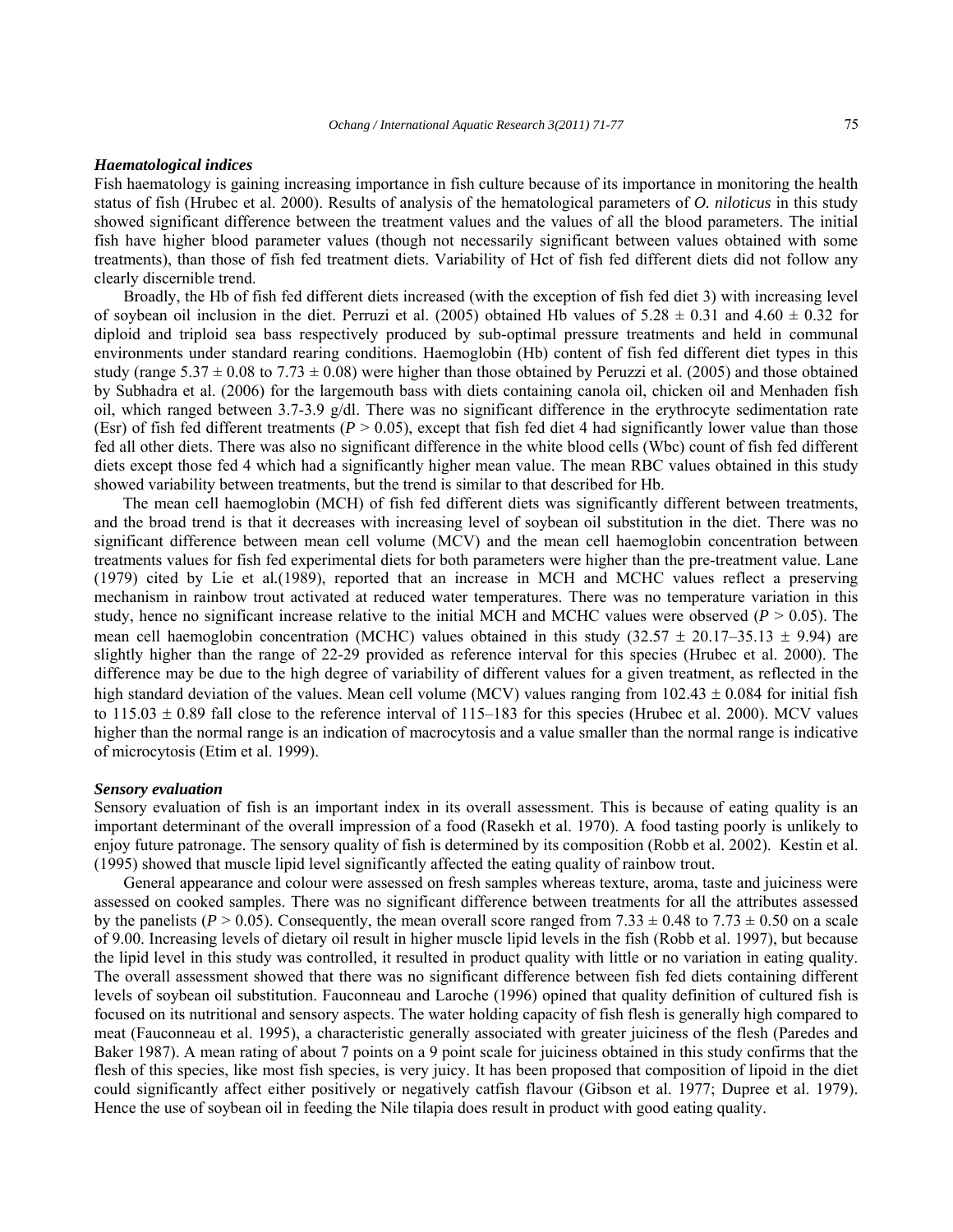# **Conclusion**

This study shows that fish (cod liver) oil can be replaced with soybean oil in diets for the Nile tilapia without any negative effect on carcass quality. While the VSI of fish fed experimental diets decreased with increasing percentage of soybean oil in the diet, the reverse was the case with HSI which showed increase with increasing level of soybean oil content in the feed. The GSI of fish showed variation between treatments, with the control diet having the highest value. The values of the blood parameters (Hct, Hb, Esr, Wbc, and Rbc) of fish different diets showed variability between treatments. Therefore substituting one-third of the dietary lipid requirement of Nile tilapia with soybean oil makes economic sense.

# **Acknowledgements**

The assistance of Mr. David Erivo in changing the water in the aquaria during the experimental period is gratefully acknowledged.

# **References**

AOAC 2005. Official Methods of Analysis. 18<sup>th</sup> ed., Gaithersburg, MD: Association of Official Analytical Chemists.

- Bendiksen EA, Berg OK, Jobling M, Arnesen AM, Masoval K. 2003. Digestibility, growth and nutrient utilisation of Atlantic salmon parr (*Salmo salar* L.) in relation to temperature, feed fat content and oil source. Aquaculture 224: 283-299.
- Caballero MJ, Obach A, Rosenlund G, Montero D, Gisvold M, Izquierdo MS. 2002. Impact of different dietary lipid sources on growth, lipid digestibility, tissue fatty acid composition and histology of rainbow trout, *Oncorhynchus mykiss*. Aquaculture 214: 253-271.
- Casson A. 2003. Oil palm, soybeans and critical habitat loss. A Review prepared for the WWF Forest Conservation Initiative. WWF Conservation Initiative, Switzerland 21.
- Dupree HD, Gauglitz EJ, Hall AS, Houle CR. 1979. Effects of dietary lipids on the growth and acceptability (flavor) of channel catfish (*Ictalurus punctatus*). In: Finfish nutrition and fishfeed technology (ed. JE. Halver and K. Tiews), Vol. II, Heenemann Berlin 87-103.
- Etim L, Ekanem SB, Utin A. 1999. Haematological profile of two species of catfish. *Chrysichthys nigrodigitatus* (Lacepede) and *Chrysichthys furcatus* (Gunter) from the Great Kwa River, Nigeria. Global J Pure Appl Sci 5(1): 1-4.
- Faucconneau B, Alami-Durate H, Laroche M, Marcel J, Vallot D. 1995. Growth and meat quality relations in carp. Aquaculture 129: 265-297.
- Faucconneau B, Laroche M. 1996. Characteristics of flesh and quality of products of catfishes. In: the Biology and culture of catfishes (ed. M. Legendre and JP. Proteau). Aquat Liv Resour 9, Hors série, 165-179.
- Gibson TA, Worthington RE, Heaton EK, Beuchat LR. 1977. Quality evaluation of frozen stored channel catfish grown by tank culture: effects of dietary fat, freezing method and storage temperature. J Food Sci 42: 352-354.
- Glencross BD, Hawkins WE, Curnow JG. 2003. Restoration of the fatty acid composition of red seabream (*Pagrus auratus*) using a fish oil finishing diet after grow-out on plant oil based diets. Aqua Nutr 9: 409-418.
- Hardy RW, Higgs DA, Lalla SP, Tacon AGJ. 2001. Alternative dietary protein and lipid sources for sustainable production of salmonids. Fisken-Havet 8; 44 p.
- Hrubec TC, Cardinale JL, Smith SA. 2000. Hematology and plasma chemistry reference intervals for cultured Tilapia (*Oreochromis hybrid*)*.* Vet Clin Path 29(1): 7-12.
- Izquierdo MS, Montero D, Robaina L, Caballero MJ, Rosenlund G, Gine´s R. 2005. Alterations in fillet fatty acid profile and flesh quality in gilthead seabream (*Sparus aurata*) fed vegetable oils for a long term period, Recovery of fatty acid profiles by fish oil feeding. Aquaculture 250: 431-444.
- Kalogeropoulos N, Alexis MN, Henderson RJ. 1992. Effects of dietary soybean and cod liver oil levels on growth and body composition of gilthead bream (*Sparus aurata*). Aquaculture 104: 293-308.
- Kestin S, Nute G, Read N, Warris P. 1995. The effect of muscle fat content of rainbow trout (*Oncorhynchus mykiss*) on texture, flavour and acceptability. Quality in aquaculture, special publication No. 23. European Aquaculture Society, Ghent, Belgium 184-185.
- Lie O, Lied E, Lamberston G. 1989. Haematological values and fatty acid composition of erythrocyte phospholipids in cod (*Gadus morhua*) fed at different water temperatures. Aquaculture 79: 137-144.
- Menoyo D, López-Bote CJ, Bautista JM, Obach A. 2003. Growth, digestibility and fatty acid utilization in large Atlantic salmon (*Salmo salar* L.) fed varying levels of n-3 and saturated fatty acids. Aquaculture 225: 295-307.